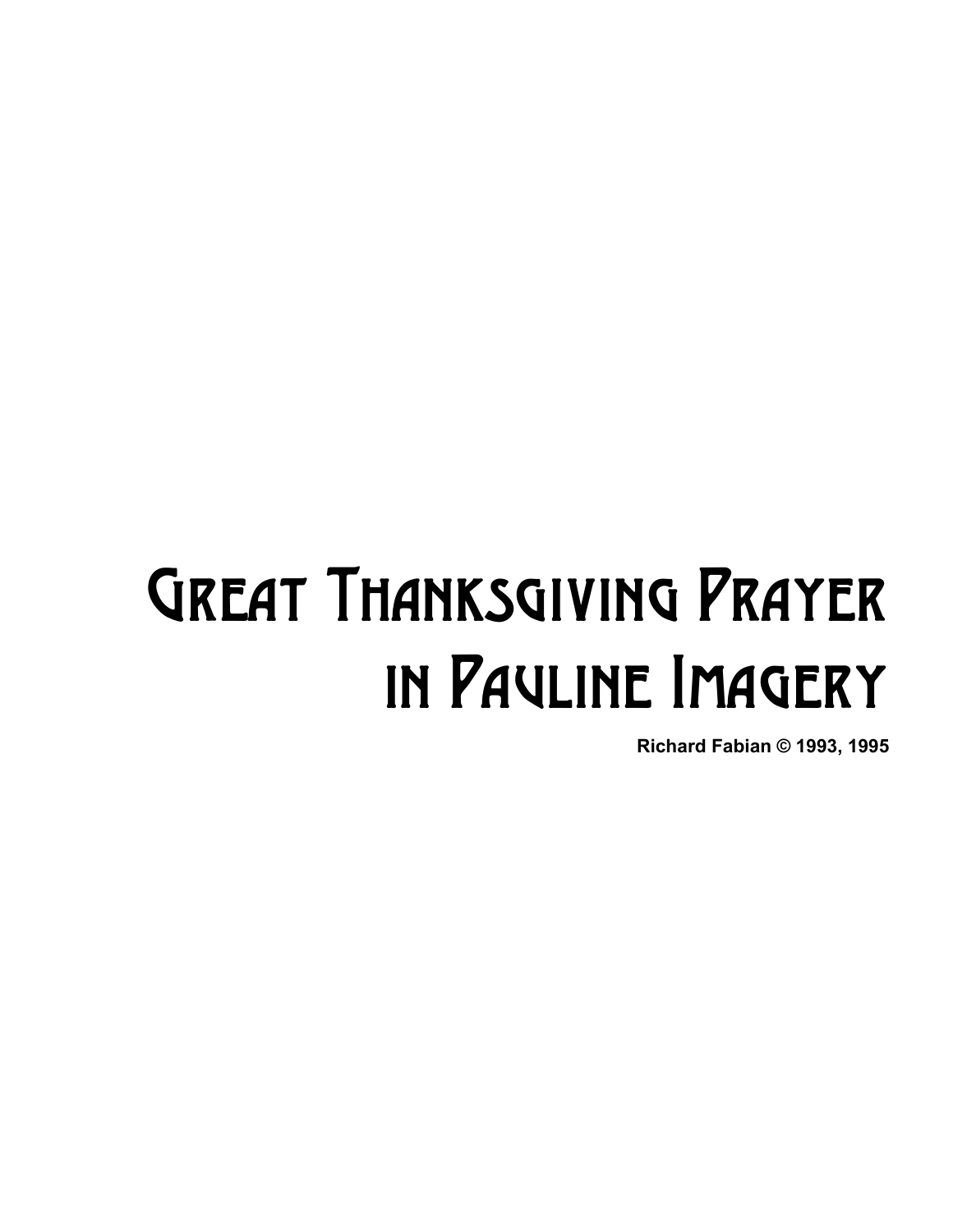*Presider* It is truly right always and everywhere to praise you, Lord God our Father, giver of life. For you created us and set us in a garden of delights, and commanded us to be fruitful and multiply.

But thankless, we grasped for your power, and divided ourselves against ourselves, until we could not do what we would, but became slaves to sin, earning death for our wages. And even then you did not destroy or forsake us.

You gave Abraham and Sarah a new promise of fruitfulness, and taught Moses the laws of paradise anew, and sent prophets calling the nations to your banquet of peace.

And though we were sinners your beloved Son came to befriend us, and feast with us, and offer his life for our life. Laying aside his equality with you, he put his faith in you, and accepted even death on a cross, breaking down the walls that divided us.

So you raised him from the grave, a new Adam for a new creation. You baptized the nations in his death as in the Red Sea, and freed the slaves of sin, and taught us love one another as one body.

In his Spirit we thank you for all you have given us, and pray as you would have us pray, and live as you would have us live. In his Spirit we taste the riches you have planned for your whole creation. And in his Spirit we run to spread the good news, sharing his sufferings so that we may share his winnings with all he came to serve.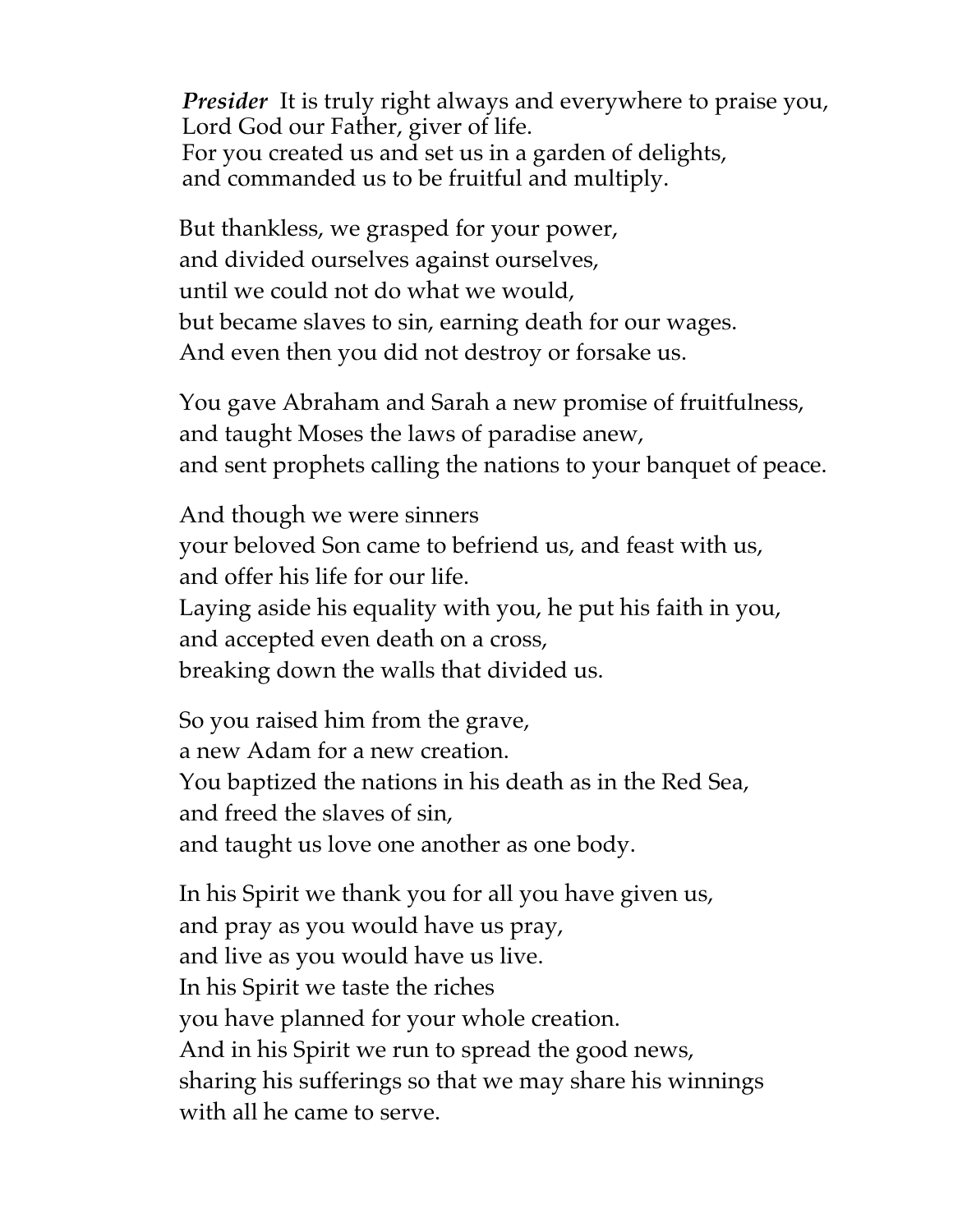For on the night he was handed over to suffering and death, our Lord Jesus Christ took bread; and when he had given to thanks to you, he broke it and gave it to his disciples and said—

"Take, eat: This is my body, which is given for you. Do this in remembrance of me."

After supper he took the cup of wine; and when he had given thanks, he gave it to them and said—

"Drink of this, all of you: This is my blood of the new covenant, which is shed for you and for all for the forgiveness of sins. Whenever you drink it, do this for the remembrance of me."

Therefore, Father, of all the things that are yours we offer you these, which are yours especially. We offer them gladly, as he told us, giving thanks for his death and resurrection. And knowing that every division is ended, and we are one body, and Christ is all in all, we praise you and we bless you.

*ALL: We praise you, we bless you, we give thanks to you, and we pray to you, Lord our God.*

Presider Father, send your Holy Spirit to make this bread and this cup the life-giving body and blood of your Son, a foretaste of that feast where we will see you face to face, and know you as we are known.